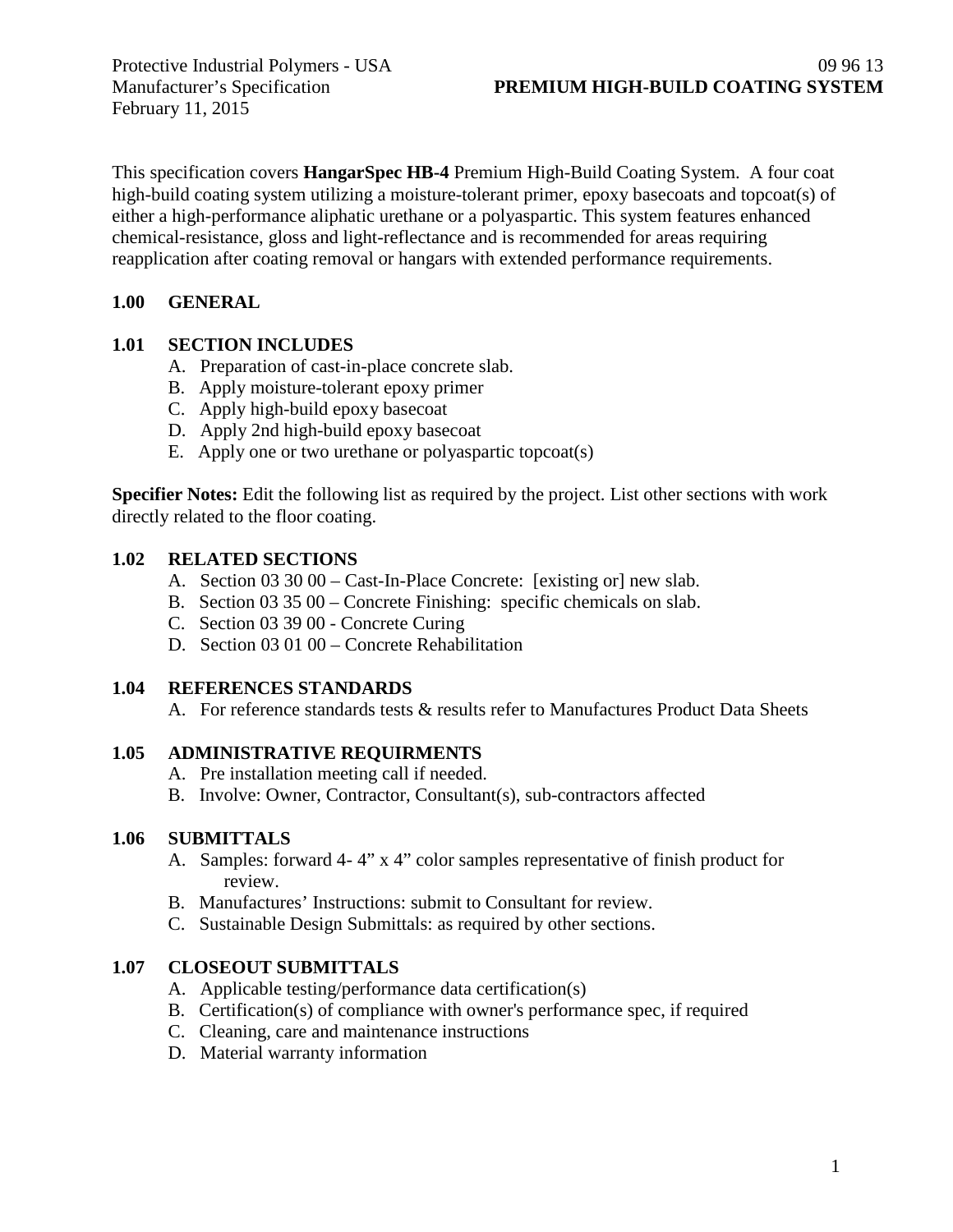# **1.08 QUALITY ASSURANCE**

- A. Regulatory Agency Sustainability Approvals
- B. Applicator: Use applicator experienced in application of specified materials for a minimum of [5] [Five] years on projects of similar size and complexity. Provide list of completed projects including project name and location, name of architect, name of material manufacturer, and approximate quantity of materials applied.
- C. Applicator's Personnel: Employ only persons trained for application of specified materials.

### **1.09 DELIVERY, STORAGE, AND HANDLING**

- A. Delivery: Deliver materials to site in manufacturer's original, unopened containers and packaging, with labels clearly identifying product name, manufacturer, batch or lot number, and date of manufacture. Do not store in direct sunlight or high heat conditions.
- B. Packaging Waste Management
- C. Storage:
	- 1. Store materials in accordance with manufacturer's instructions.
	- 2. Keep containers sealed until ready for use.
	- 3. Do not subject material to excessive heat or freezing; do not apply material that has been subjected to excessive heat or freezing. Material subjected to excessive heat or freezing shall be separated from inventory and destroyed by mixing all three components. The solid reacted product shall be disposed of in environmentally sound and regulatory compliant manner.
	- 4. Shelf life: 1 year after date of manufacture, in unopened containers, under normal conditions.
- D. Handling: Protect materials during handling and application to prevent damage or contamination.
- E. Condition materials for use to  $65^{\circ}F 75^{\circ}F (18^{\circ}C 24^{\circ}C)$  for 24 hours prior to application.

### **1.11 SITE CONDITIONS**

- A. Ambient Conditions
	- 1. Do not apply materials if floor or air temperature is below 65°F (18°C).
	- 2. Do not apply materials if relative humidity is above 85 percent or within 5º of dew point at time of application.
- B. Existing Conditions
	- 1. Utilities, including electric, water, heat and finished lighting to be supplied by General Contractor.
	- 2. Maintain room temperature between  $65^{\circ}F 75^{\circ}F (18^{\circ}C 24^{\circ}C)$  for 48 hours before, during and 48 hours after installation, or until cured.
	- 3. At the time of application ensure the minimum substrate temperature is above  $60^{\circ}$ F (15<sup>o</sup>C) and the substrate temperature is 5<sup>o</sup>F (3<sup>o</sup>C) above the measured dew point at the time of application.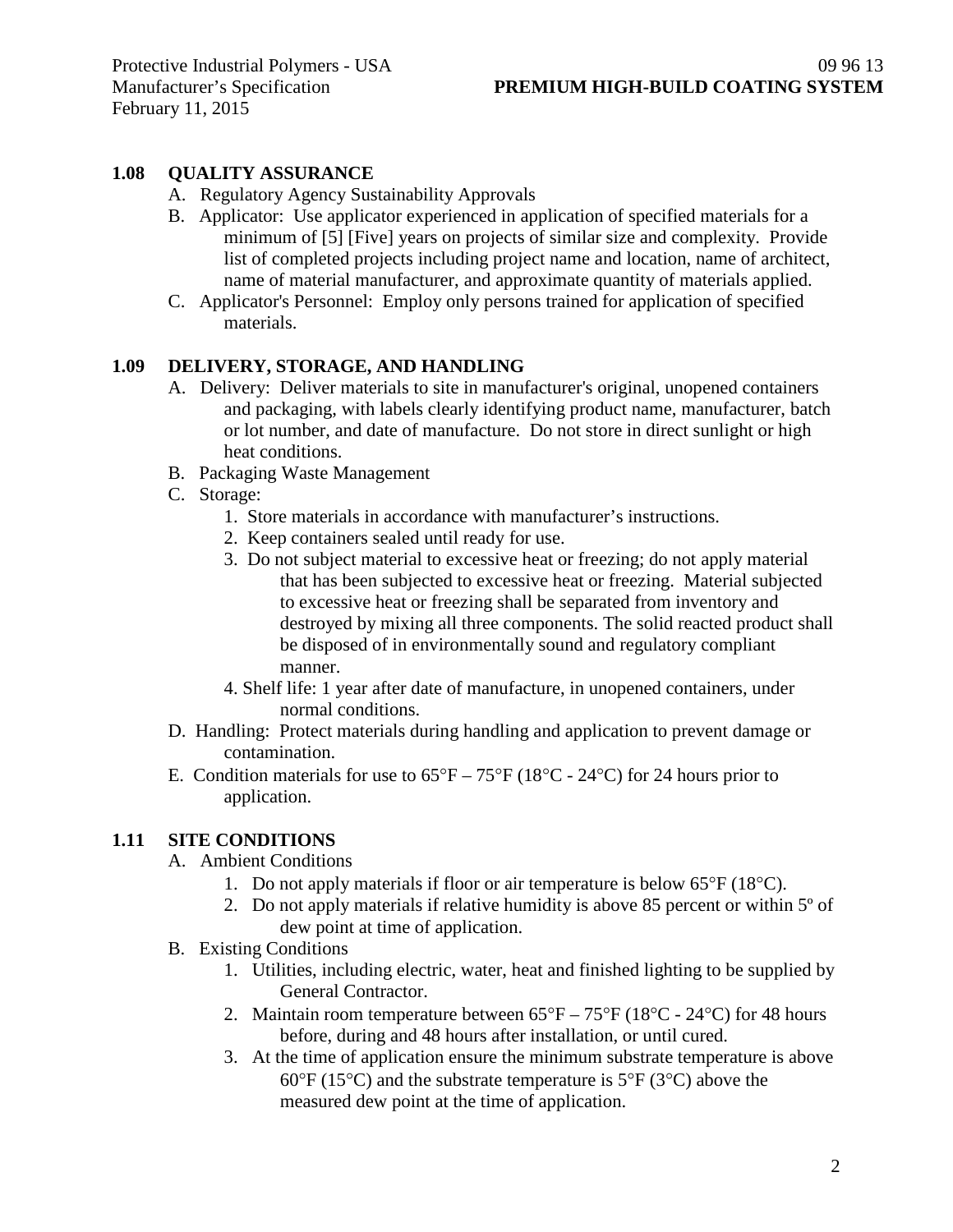- 4. Erect suitable barriers and post legible signs at points of entry to prevent traffic and trades from entering the work area during application and cure period of the floor.
- 5. Protection of finished floor from damage by subsequent trades shall be the responsibility of the General Contractor.

# **1.12 MANUFACTURER WARRANTY**

- A. Provide warranty covering materials for a period of [1] [one] year after date of installation
- B. Installer to provide suitable warranty covering workmanship

# **2.00 PRODUCTS**

### **2.01 MANUFACTURER**

- A. Protective Industrial Polymers [www.protectpoly.com](http://www.protectpoly.com/) (866) 361-3331
- B. 7875 Bliss Parkway, North Ridgeville, Ohio 44039

### **2.02 MATERIALS**

- A. Protect 1200 WR Moisture-Tolerant Epoxy Primer
- B. Protect 1000 HB Epoxy Basecoat (s)
- C. Protect 2000 UR Urethane or Protect 4300 PA Polyaspartic

# **2.03 QUALITY CONTROL**

- A. Tests and Inspections: as required by Manufacturer.
- B. Non-Conforming Work: remove immediately and dispose off site.
- C. Coordination of Other Tests and Inspections

### **3.00 EXECUTION**

### **3.01 APPLICATOR**

A. Must be a recognized contractor of Protective Industrial Polymers

### **3.02 EXAMINATION**

- A. Substrate:
	- 1. Free of curing membranes, silicate surface hardener, paint, or sealer and be structurally sound.
	- 2. If you suspect concrete has been treated or sealed, proceed with complete removal process.
	- 3. Consult your PIP representative for further instruction if silicate hardeners or membranes have been utilized.
- B. Moisture:
	- 1. Use only if the concrete has a maximum internal relative humidity of 75% using ASTM F2170.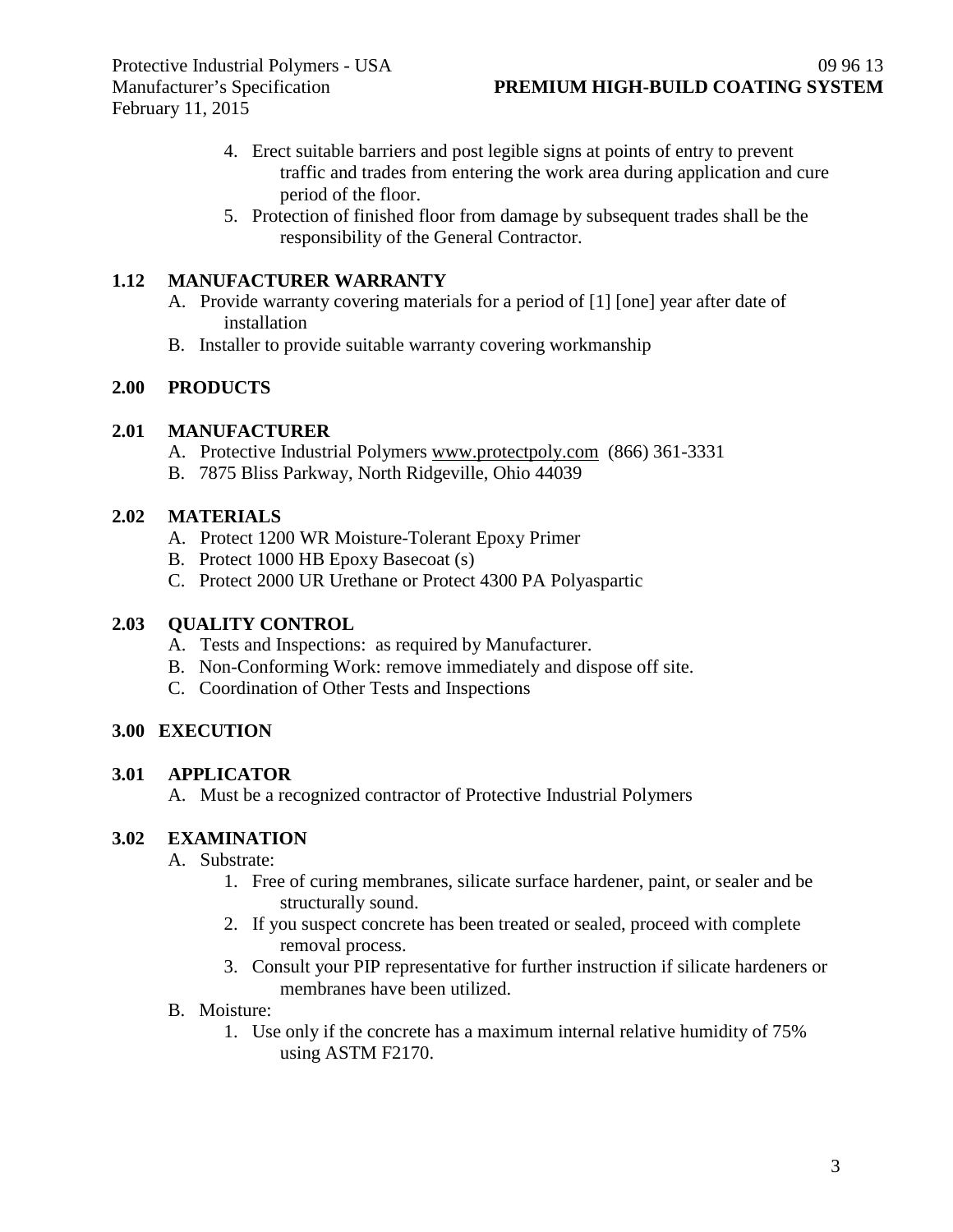# C. Vapor / Contamination:

- 1. Testing for MVT does not guarantee against future problems.
- 2. If there is no known vapor barrier or the vapor barrier is inadequate, there is an elevated risk of bond failure.
- 3. Other factors including the migration of oils, chemicals, excessive salts, or Alkali Silica Reaction (ASR) from the concrete from may also elevate the risk of adhesion difficulties.
- 4. Consult your PIP representative for approved mitigation treatments.

#### D. Temperature:

1. During the application and cure of the coating, the substrate temperature, material temperature and room conditions must be maintained between 18˚C (65˚F) and 32˚C (90˚F).

### E. Humidity:

- 1. Relative Humidity (RH) should be limited to 30-80%.
- 2. DO NOT apply coatings unless the surface temperature is more than five degree over the dew point.

### **3.03 PREPARATION**

- A. Remove surface dirt, grease, oil, and contaminates by detergent scrubbing and rinse with clean (clear) water.
- B. Mechanical Preparation: Blasting or grinding the surface is the preferred method of preparation.
- C. The success of industrial diamond grinding as a concrete preparation method will vary depending on technique and the hardness of the concrete.

### **3.04 JOINTS**

- A. All non moving joints (control joints) may be filled with a semi-rigid joint compound such as Protect JF-Epoxy or Protect JF-Polyurea.
- B. Construction joints may need to be re-built and re-cut depending on conditions.
- C. Isolation or expansion joints should be left uncoated.

### **3.05 MIXING**

- A. Mix material in appropriate vessel as stated in the product's corresponding Technical Data Sheet.
- B. Mix material as directed in the product's corresponding Technical Data Sheet.

### **3.06 APPLICATION EQUIPMENT**

- A. Protective equipment and clothing as called for in the MSDS
- B. Jiffy® Mixer Blade model ES
- C. Clean container for mixing material
- D. Low speed high torque drill motor
- E. High quality short nap roller covers  $\frac{1}{4} \frac{3}{8}$  inch nap
- F. Application squeegee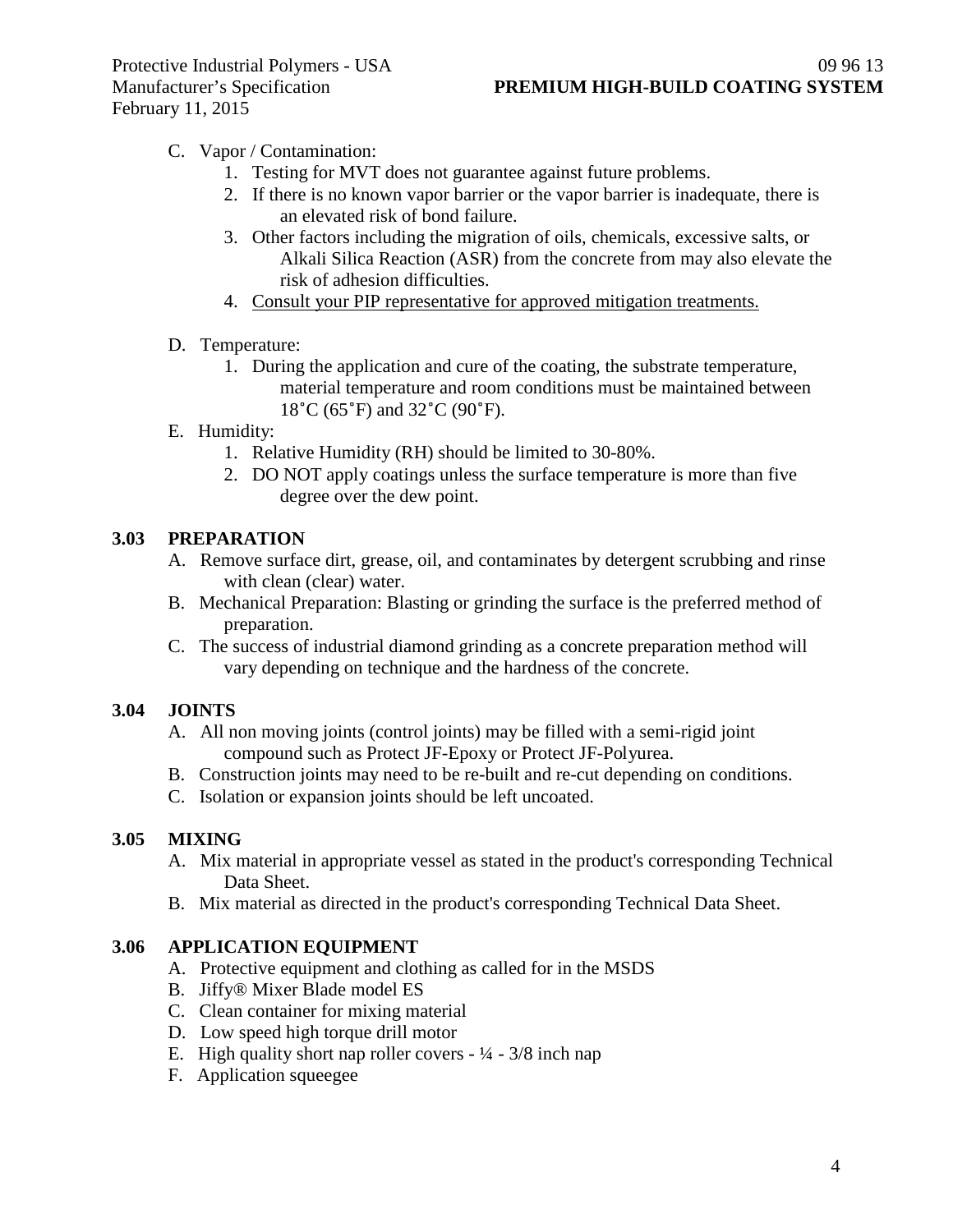### **3.07 APPLICATION**

- A. Protect 1200 WR Waterbased Epoxy Primer
	- 1. Apply the properly mixed material to the substrate using a notched or flat squeegee and level uniformly with a non shed 3/8" roller.
- B. Protect 1000-HB Epoxy Base Coats
	- 1. Apply the properly mixed topcoat to the primed substrate using a notched squeegee and level uniformly with a non shed 3/8" roller.
	- 2. Leaving the material sit in the pail longer than 10 minutes will result in an increase of viscosity and reduce leveling properties.
	- 3. A second coat is applied when the first coat is cured sufficiently.
- C. Top Coat
	- 1. Protect 2000 UR Urethane-apply the properly mixed material to the substrate using a pan and a non shed 3/8" roller.
	- 2. Protect 4300 PA- apply with a notched squeegee and 3/8" nap non shed roller. Leaving the material sit in the pail longer than 10 minutes will result in an increase of viscosity and reduce leveling properties.
- D. Tolerances:
	- 1. Hangarspec HB-4: 30-40 mils

### **3.08 SPEADING RATE**

- A. Primer the degree of porosity in the concrete will greatly affect coverage rates. Typical consumption rates for primer application are 6-8 mils, (200-267 SF/gal).
- B. Epoxy Base Coat can be applied at 10-15 mils (100-167 SF/gal) per coat.
	- 1. The best practice is to measure and grid the floor to be sure of consistent application rate.
- C. Top Coat
	- 1. Protect 4300 PA- is applied at 10 mils (160 SF/gal).
	- 2. Protect 2000 UR- can be applied at 3.5-6 mils (267-458 SF/gal).

### **3.07 CURING**

- A. Allow the coating to cure (dry) for a minimum 24 hours after application at  $24^{\circ}$ C (75˚F) and 50% RH before opening the floor to light traffic, allow more time for low temperatures and higher humidity or for heavier traffic.
- B. Full coating properties mat take up to 7 days to develop.

### **3.08 REPAIR**

A. Repair gouges, chip outs, and scratches as soon as possible to prevent moisture and chemical under cutting and permanent damage to the floor coating.

### **3.09 RECOAT**

- A. Refer to appropriate product's Technical Data Sheet for recoat timetables and allowable recoat parameters as presented by the manufacturer.
- B. If the re-coat window has expired, the prior cured coating surface must be sanded with 100 grit sand paper or sanding screen installed on a swing-type floor buffer.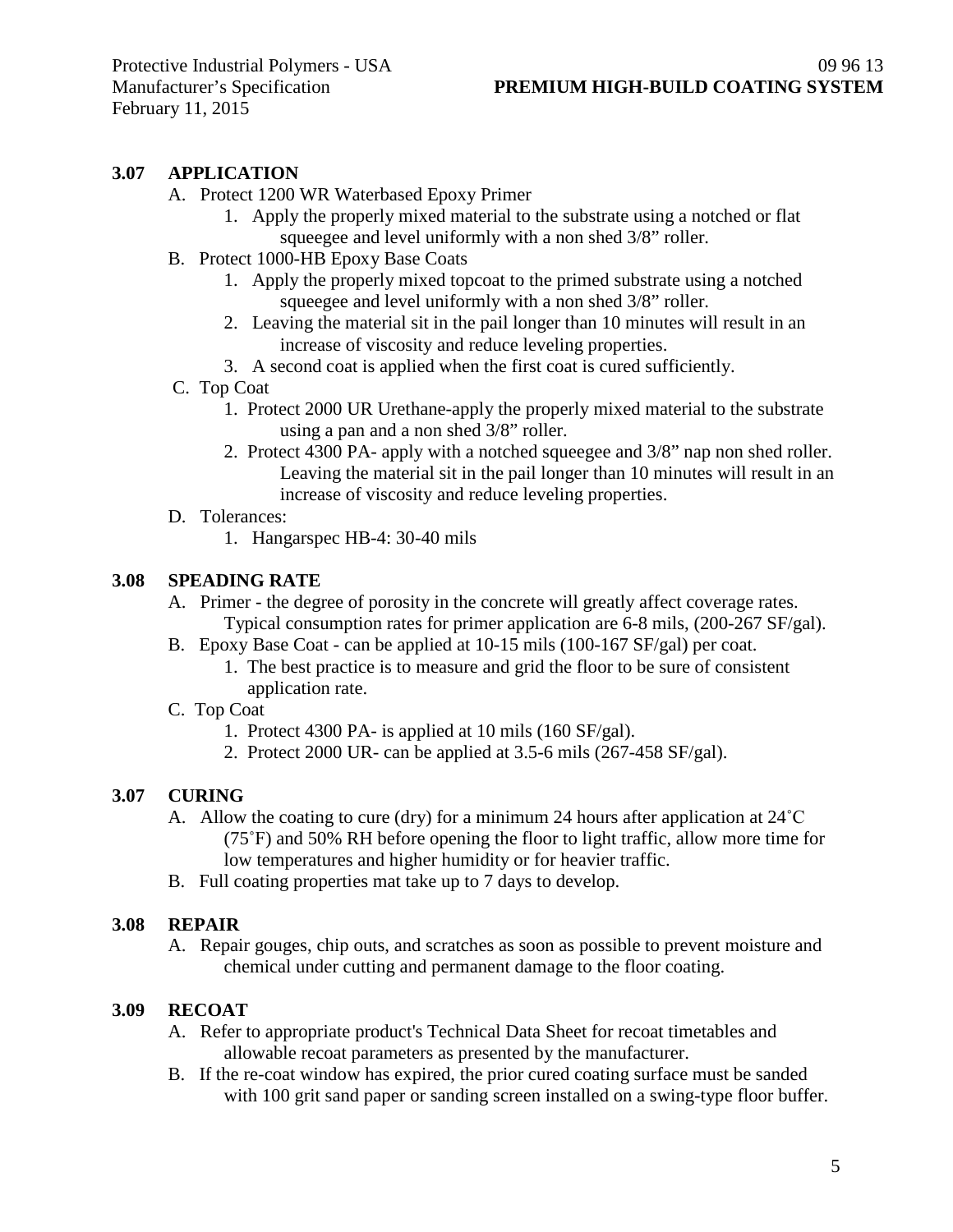February 11, 2015

- C. Sand to a uniform dulled surface.
- D. Remove all sanding debris with a vacuum and damp mop.
- E. Scrub with detergent and rinse with clean (clear) water.
- F. Surface must be dry before recoating.

#### **3.10 SITE QUALITY CONTROL**

- A. Site Tests and Inspections: per manufacturer's guidelines
- B. Non-Conforming Work: remove immediately and dispose off site

#### **3.11 ADJUSTING**

A. Permitted only upon manufacturer's approval in writing

#### **3.12 CLEANING**

- A. Remove masking, draping, and other protection from adjacent surfaces.
- B. Remove remaining materials and debris from job site and dispose of them according with local rules and regulations. Leave area in clean condition free of debris.

# **3.13 CLOSEOUT ACTIVITIES**

- A. Notify manufacturer of completion of installation
- B. Forward operation and maintenance data to owner/owner's rep
- C. Forward effective warranty date and information to owner/owner's rep

#### **3.14 PROTECTION**

- A. Pointed items or heavy items dropped on the floor may cause chipping or concrete pop out damage.
- B. Plasticizer migration from rubber tires can permanently stain the floor coating.
- C. If a rubber tire is planned to set on the floor for a long period of time, place a piece of acrylic sheet between the tire and the floor to prevent tire staining.
- D. Rubber burns from quick stops and starts from lift trucks can heat the coating to its softening point causing permanent damage and marking.

### **3.15 MAINTENANCE**

- A. Allow floor coating to cure at least one week before cleaning by mechanical means (IE: sweeper, scrubber, disc buffer).
- B. Increased life of the floor will be seen with proper maintenance and will help maintain a fresh appearance of your new Protective Industrial Polymers floor.
- C. Regularly sweep to avoid ground in dirt and grit which can quickly dull the finish, decreasing the life of the coating.
- D. Spills should be removed quickly as certain chemicals may stain and can permanently damage the finish.
- E. Only soft nylon brushes or white pads should be used on your new floor coating. Premature loss of gloss can be caused by hard abrasive bristle Polypropylene (Tynex®) brushes.
- F. Heavy objects dragged across the surface will scratch all floor coatings. Avoid gouging or scratching the surface.